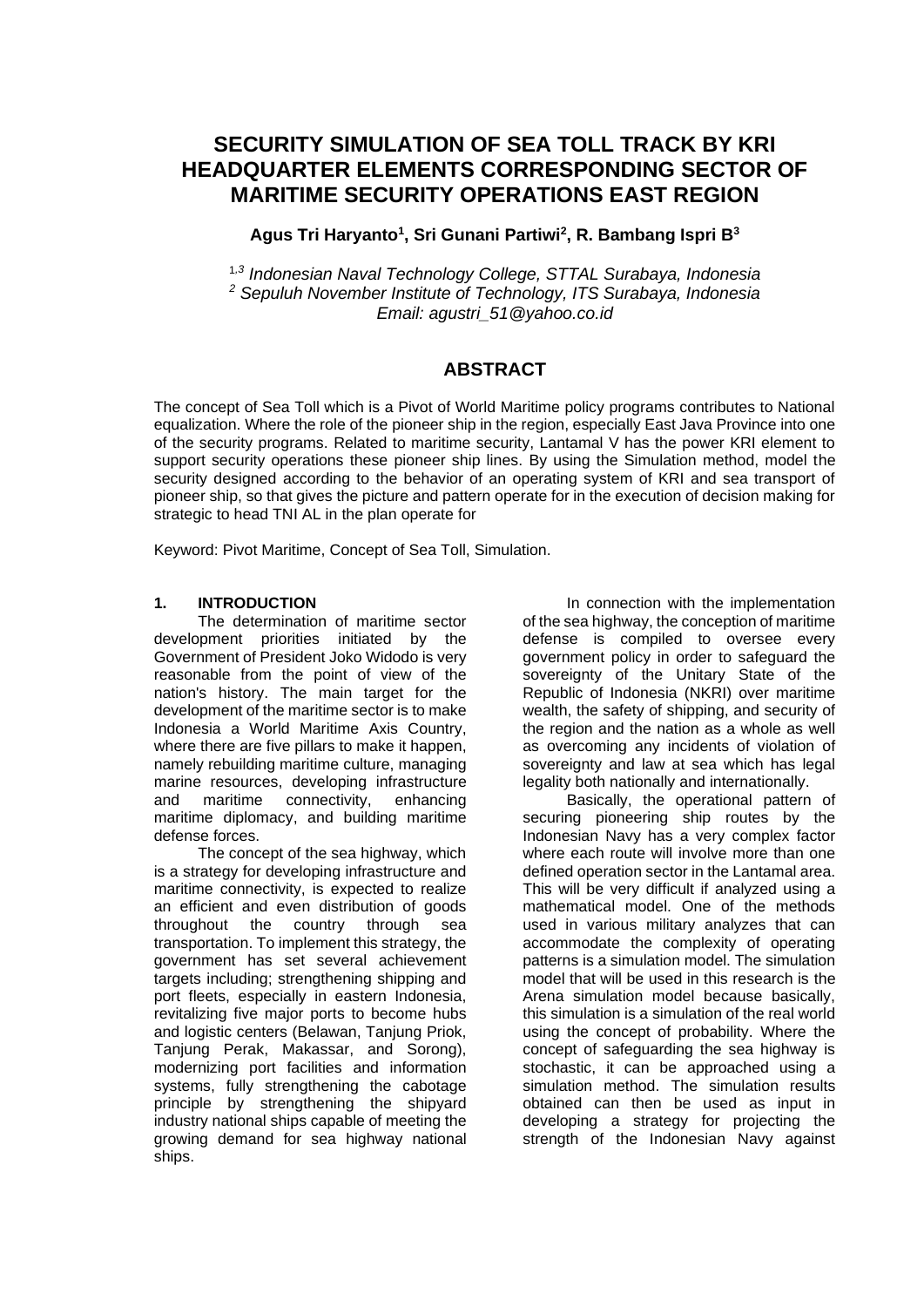government programs regarding the security of the maritime highway / pioneering route.

### **2. MATERIALS AND METHODS**

Based on the mandate of the Republic of Indonesia Law number 34 of 2004 concerning the TNI, the Navy as an integral part of the TNI, apart from having the main task of enforcing sovereignty (article 7) also has to enforce the law and maintain maritime security from various forms of threats in the waters Indonesian national jurisdiction (art. 9). In order to carry out the mandate of this law, the Indonesian Navy has a perception that the sea must be safe from three aspects of threats which include both dimensions, both sovereignty, and law. The three aspects of the threat are threats of violence, threats of navigation hazards, and threats of law violations.

In this study, the simulation method is used because the simulation method can be used to solve quite complex problems by simplifying it so that it has the possibility to be applied to problems that occur in the operation of securing the Sea Highway. This is since in the implementation of security operations there are often uncertain conditions. For this reason, this study uses a system modeling approach using a simulation method that combines two aspects of decision-makers, namely qualitative aspects and quantitative aspects.

Simulation is one part of an operation research study (Operation Research) which includes problem definition, model development, model solving, testing the validity of the model, and implementing the final result. Simulation as a problem-solving analysis method has been widely used, starting from the results of research and then being published by members of the TIMS and ORSA (The Institute of Management Science and Operation Research of America). In general, simulation systems are widely used in the military world, both on a broad and narrow scale.

#### **3. ANALYSIS AND DISCUSSION 3.1 System Description**

Data collection in this research activity was carried out in the ranks of the Surabaya Navy Main Base (Lantamal V), Tanjung Perak Port Authority (OP), East Java Transportation Service (Dishub), and PT. Pelni Surabaya Branch.

# **3.2 Conceptualization of the Model**

The model conceptualization stage is a series of system modeling activities using simulation. The stages of activity carried out are identifying variables that are thought to have a relationship with the system to be modeled.

## **3.3 Variable Identification**

Decision variables are variables that affect the processes or activities of the system. This variable plays a role in determining the character of the input which will determine the form of the output produced after going through the process in the system.

The variables that affect response time KRI (Table 1) in securing the Sea Highway that pioneer ships pass is as follows:

1) The number of KRI on patrol

The number of KRIs on patrol is related to the sea highway traversed by pioneer ships.

2) The intensity of the anchor clock The intensity of the anchor hour is related to the effectiveness of the KRI's ability to secure the maritime highway.

3) KRI speed

The speed of the KRI is related to the ship's ability to respond to any problems with the ship carrying out the voyage.

| ------------              |                                                                      |                                         |                                                                   |                                                                                    |
|---------------------------|----------------------------------------------------------------------|-----------------------------------------|-------------------------------------------------------------------|------------------------------------------------------------------------------------|
| <b>Entity</b>             | <b>Attribute</b>                                                     | <b>Activity</b>                         | <b>Incident</b>                                                   | <b>Status</b><br>Variable                                                          |
| <b>KRI</b>                | Surface<br>radar<br>speed,<br>range<br>(enduranc<br>e), and<br>range | Patrol.<br>anchor,<br>moor              | Arrived at<br>the base.<br>arrived at<br>the<br>operation<br>area | The<br>number<br>of boats<br>patrolling.<br>the<br>number<br>of ships<br>that dock |
| Ship<br>(Pioneer<br>/ Sea | Surface<br>radar<br>speed,<br>range                                  | Arriving at<br>the port,<br>distributio | Arrive at<br>the port.                                            | Number<br>of vessels                                                               |

| <b>Table 1. Marine Highway Security System</b> |
|------------------------------------------------|
| Components                                     |

| <b>KRI</b>                                | radar<br>speed,<br>range<br>(enduranc<br>e), and<br>range            | Patrol.<br>anchor,<br>moor                                     | Allived at<br>the base,<br>arrived at<br>the<br>operation<br>area            | number<br>of boats<br>patrolling.<br>the<br>number<br>of ships<br>that dock |
|-------------------------------------------|----------------------------------------------------------------------|----------------------------------------------------------------|------------------------------------------------------------------------------|-----------------------------------------------------------------------------|
| Ship<br>(Pioneer<br>/ Sea<br>Highwa<br>y) | Surface<br>radar<br>speed,<br>range<br>(enduranc<br>e), and<br>range | Arriving at<br>the port,<br>distributio<br>n of goods          | Arrive at<br>the port,<br>cruise line                                        | Number<br>of vessels<br>used                                                |
| Lanal /<br>Posal,<br>Kamlad<br>u          | Position<br>(latitude-<br>longitude),<br>berth<br>capacity /<br>dock | Providing<br>anchoring<br>facilities,<br>refilling<br>supplies | The arrival<br>of the<br>elements,<br>the<br>departure<br>of the<br>elements | Base<br>status<br>(full,<br>empty,<br>available<br>to re-<br>stock)         |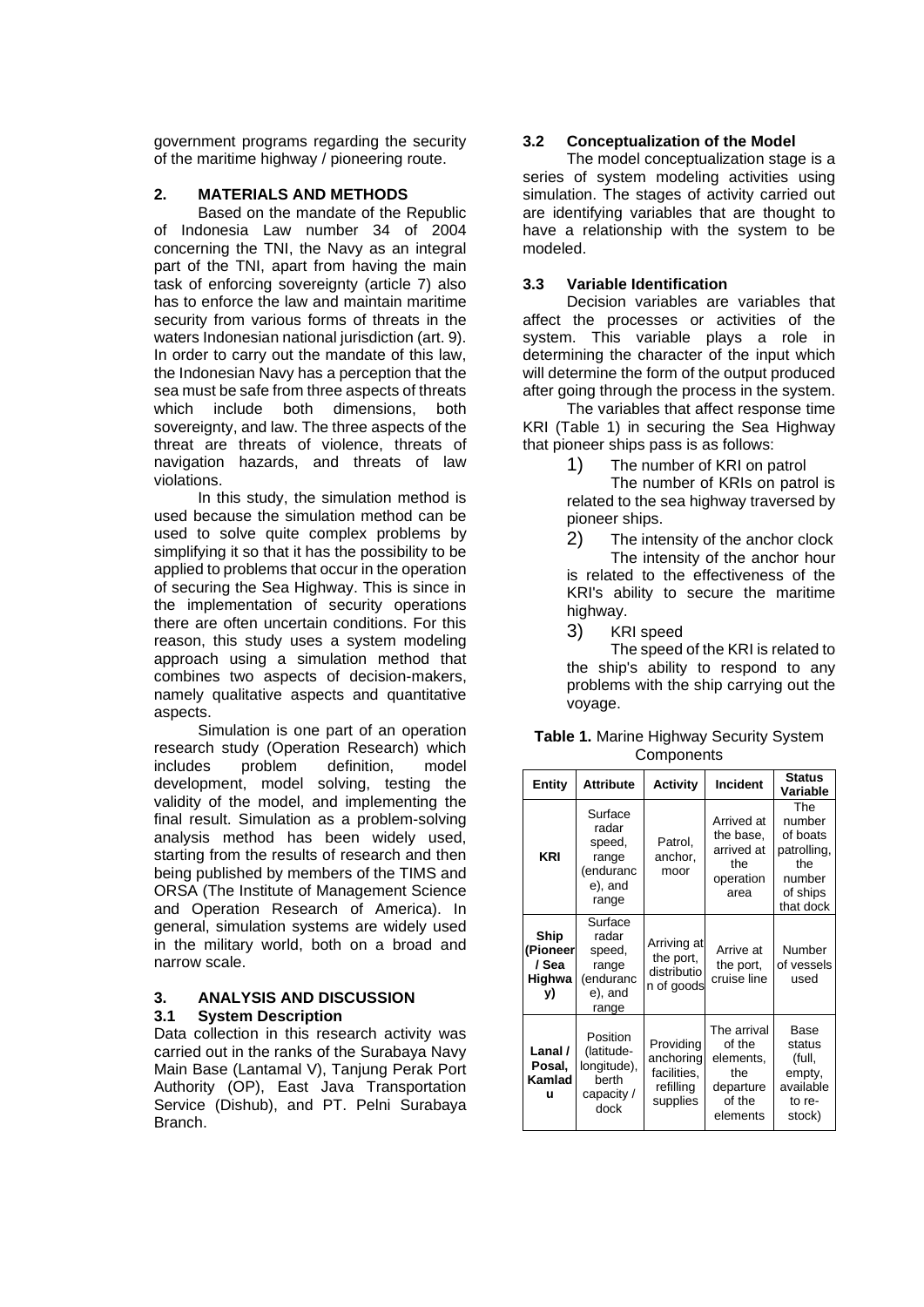#### **3.4 Conceptual Model**

The conceptual model is designed according to activities and behavior in the field. On operational KRI, which consists of two elements, carries out operations alternately every two weeks, where when KRI-1 operates, KRI-2 is waiting (standby) at the Surabaya base.

#### **3.5 Model Simulation**

The simulation of the existing model is carried out using the Arena simulation model. The simulation model is built from the conceptual model logic and observational data that has been obtained. Observation data processing is done by using the analyzer input on the Arena. In the data distribution fitting process, the type of data distribution chosen is a distribution that is able to produce low squared errors and is in accordance with the distribution of data for similar processes or properties.

#### **3.6 Model Verification and Validation**

The verification of the research model is carried out during the construction of the<br>simulation model continuously and continuously and continuously during the process of making the simulation program by looking at the logic of the simulation flow with the simulation output results carried out by the computer.

### **3.7 Verification**

Verification is the process of testing the suitability of the simulation model with the conceptual model that has been created. Practically, verification can be done by making sure the model is running properly and correctly according to the logic of the model arrangement. In this study, verification was carried out by checking for errors in the simulation model (errors) using the features check model in the Arena software. From the verification results, it can be seen that no errors in the simulation model were found. This shows that the simulation model has been verified.

#### **3.8 Validation**

Validation is the process of determining whether the simulated conceptual model is truly an accurate representation of the real system being modeled. By running each simulation model, the simulation results are obtained based on the operating hours and anchor hours. Furthermore, the simulation results are obtained to compare the time generated in the existing (actual) conditions.

**Table 2.** Simulation Output and Actual KRI Hours of Operation 1

| <b>KRI Hours of Operation 1</b> |             |             |  |
|---------------------------------|-------------|-------------|--|
| <b>Output</b><br>To-            | Simulation  | Actual      |  |
| 1                               | 381,30252   | 613         |  |
| $\mathbf{2}$                    | 342.2012844 | 861.6       |  |
| 3                               | 372.4638841 | 266         |  |
| 4                               | 386,8353526 | 311         |  |
| 5                               | 353.9053317 | 313         |  |
| 6                               | 351,3531076 | 324         |  |
| 7                               | 339,9204144 | 314         |  |
| 8                               | 351.0305497 | 617.45      |  |
| 9                               | 347,0686629 | 265         |  |
| 10                              | 353.6842513 | 701.3       |  |
| 11                              | 360.0595343 | 676         |  |
| Average                         | 358,1658994 | 478,3954545 |  |
| St.dev                          | 15,52977541 | 216,7774048 |  |
| Variance                        | 241.1739243 | 46992,44323 |  |

**Table 3.** Simulation and Actual Output of KRI Anchor Clock 1

| <b>KRI Anchor Clock 1</b> |                   |             |  |
|---------------------------|-------------------|-------------|--|
| Output<br>To-             | <b>Simulation</b> | Actual      |  |
| 1                         | 285.7022749       | 48          |  |
| $\overline{2}$            | 236,3388498       | 354         |  |
| 3                         | 248,6469572       | 138         |  |
| 4                         | 264.7025881       | 289         |  |
| 5                         | 222.3393087       | 291         |  |
| 6                         | 235.3118509       | 296         |  |
| 7                         | 232.9331359       | 292         |  |
| 8                         | 249.679053        | 318         |  |
| 9                         | 232.7994919       | 192         |  |
| 10                        | 240.4438896       | 366         |  |
| 11                        | 228,6562229       | 489         |  |
| Average                   | 243.4139657       | 279,3636364 |  |
| St.dev                    | 18,21294024       | 118.4595059 |  |
| Variance                  | 331,7111923       | 14032.65455 |  |

Whereas in the KRI 2 simulation calculation, the results of the average operating hours (Table 4.12) were 352.89 hours and the average leg hours (Table 4.13) were 237.61 hours.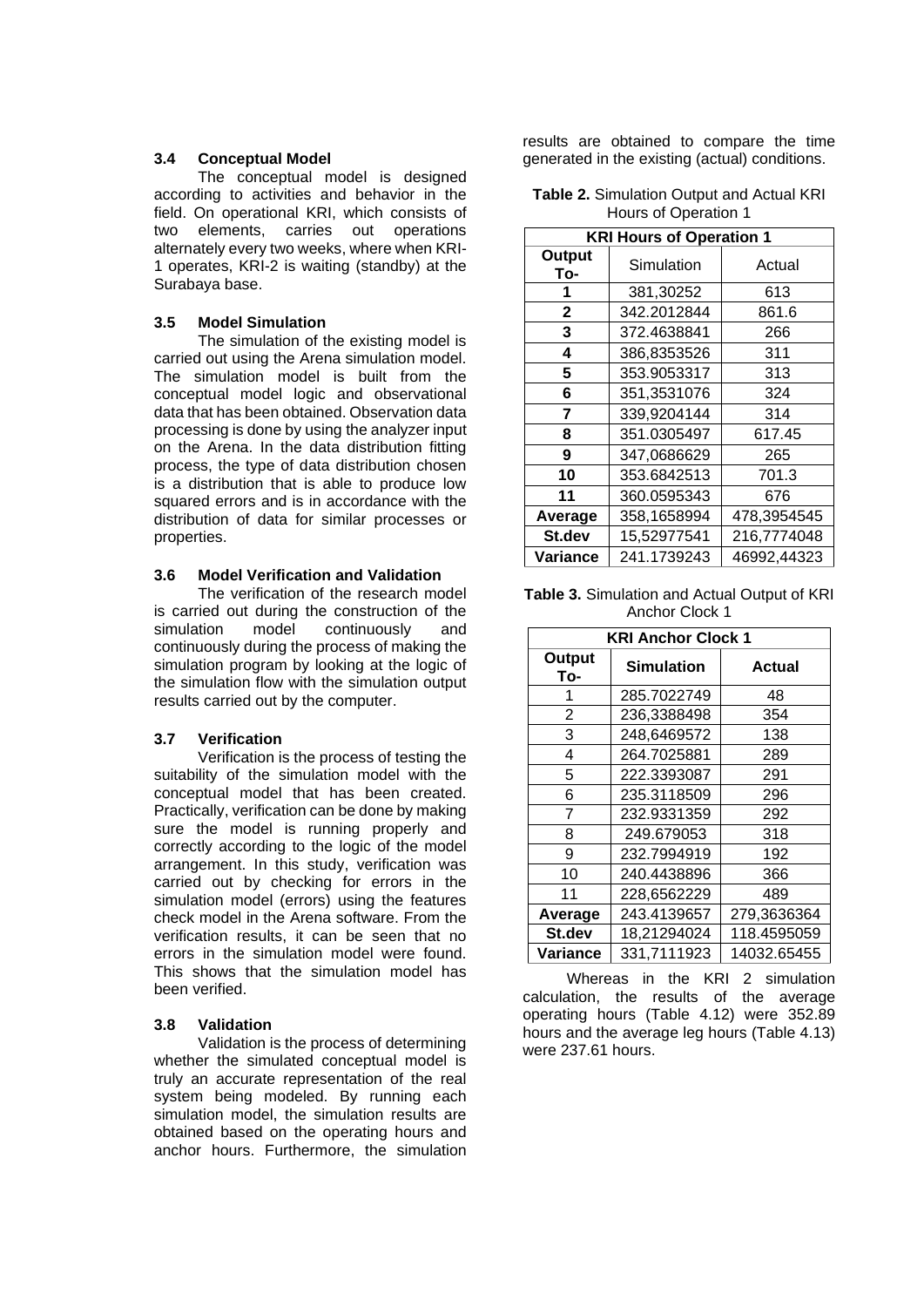| <b>KRI Operation Hours 2</b> |                   |            |  |
|------------------------------|-------------------|------------|--|
| <b>Output</b><br>Ke-         | <b>Simulation</b> | Actual     |  |
|                              | 370,8841717       | 672        |  |
| 2                            | 344.9010168       | 664        |  |
| 3                            | 340.7619477       | 284        |  |
| 4                            | 348.4328101       | 309        |  |
| 5                            | 358.8827911       | 305.75     |  |
| Average                      | 352.7725475       | 446.95     |  |
| St.dev                       | 12.14922665       | 202.038703 |  |
| Variance                     | 147.6037082       | 40819,6375 |  |

**Table 4.** Simulation Output and Actual KRI Operating Hours 2

**Table 5.** Simulation and Actual Output of KRI Anchor Clock 2

| <b>Anchor KRI clock 2</b> |                   |               |  |
|---------------------------|-------------------|---------------|--|
| Output<br>Ke-             | <b>Simulation</b> | <b>Actual</b> |  |
|                           | 255.1772111       | 65            |  |
| 2                         | 241,5971357       | 243           |  |
| 3                         | 227.3226352       | 238           |  |
| 4                         | 227.9267827       | 256.5         |  |
| 5                         | 236.0683899       | 259.5         |  |
| Average                   | 237.6184309       | 212.4         |  |
| St.dev                    | 11.47252083       | 82.88802688   |  |
| Variance                  | 131.6187342       | 6870,425      |  |

From these data, the minimum number of replication simulation models that must be performed can be calculated. The data used to calculate the minimum number of replications is, for example, taken samples of operating hours dataKRI 2. The first step in calculating the model simulation minimum replication is calculating the degree of freedom (df) of the input data. The following is the calculation of the degree of freedom (df) data on KRI 2 operating hours.



Next count half-width (hw) which describes the distribution of data as follows.

hw = 
$$
t_{df,\alpha/2}
$$
  $\sqrt{\frac{s_1^2}{n_1} + \frac{s_2^2}{n_2}}$   
hw = (2,093)(90,518) = 189,457

After finding the value half-width, the minimal number of replication simulations can be calculated as follows.

$$
n = \left[\frac{Z\alpha_{/2} \times s_2}{hw}\right]^2
$$
  
n = 1,663  $\approx$  2

From the above calculations, it can be seen that the minimum replication in the model simulation that should be done is two times. Furthermore, model validation is to test the significance of the difference in the average simulation output with the observational data. The method used in this test is the Welch Confidence Interval method. The model is said to be valid when the confidence interval formed accommodates a value of 0. Validation is carried out for each simulation output data that has been carried out, which includes data on operating hours and anchor hours of KRI 1 and KRI 2 as well as total hours of each voyage of pioneer ships. The following are the steps and calculations of the Welch Confidence Interval method for the validation of each simulation model.

a. Validation of Operating Hours Data Output KRI 1

Hypothesis:

H0 :  $\mu_1 - \mu_2 = 0$ 

HA :  $\mu_1 - \mu_2 \neq 0$ 

Calculation Welch confidence interval for the level of significant: $\alpha = 0.05$ 

$$
P[(\overline{x_1} - \overline{x_2}) - hw \le \mu_1 - \mu_2 \le (\overline{x_1} - \overline{x_2}) + hw]
$$
  
= 1 -  $\alpha$   
hw = t<sub>df</sub>,  $\alpha/2 \sqrt{\frac{s_1^2}{n_1} + \frac{s_2^2}{n_2}}$   

$$
df = \frac{\left[\frac{s_1^2}{n_1} + \frac{s_2^2}{n_2}\right]^2}{\left[\frac{\left[\frac{s_1^2}{n_1}\right]^2}{n_1 - 1} + \frac{\left[\frac{s_2^2}{n_2}\right]^2}{n_2 - 1}\right]}
$$

By using data input In table 4.10, the Welch Confidence Interval value using a significance level of 0.05 is as follows.

$$
df = \frac{\left[\frac{s_1^2}{n_1} + \frac{s_2^2}{n_2}\right]^2}{\left[\frac{\left[\frac{s_1^2}{n_1}\right]^2}{n_1 - 1} + \frac{\left[\frac{s_2^2}{n_2}\right]^2}{n_2 - 1}\right]}
$$
  
dt = 19,195  
hw = t<sub>df</sub>α<sub>/2</sub> $\sqrt{\frac{s_1^2}{n_1} + \frac{s_2^2}{n_2}}$   
hw = (2,093)(65,528) = 137,152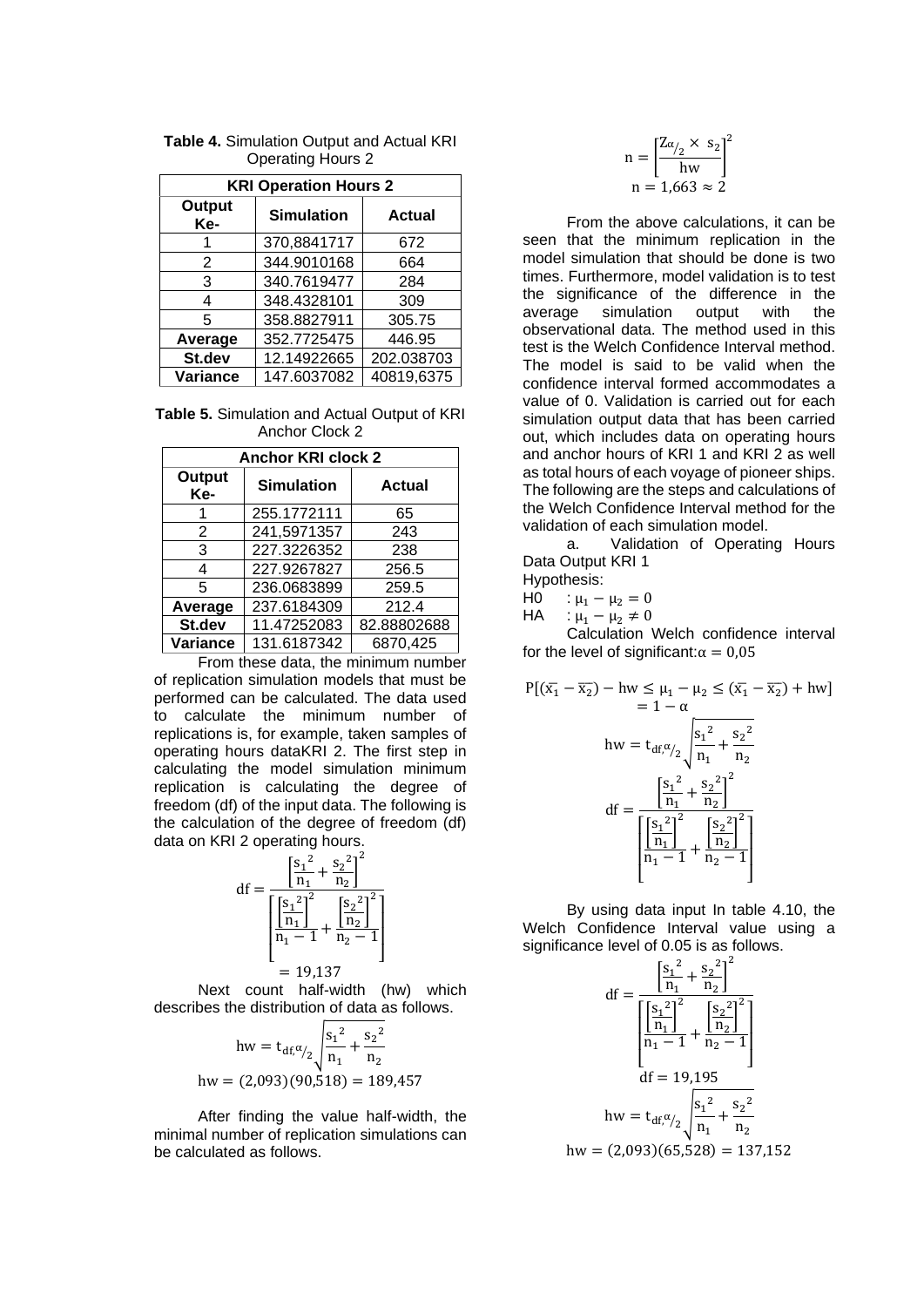Welch confidence interval 95% confidence level:

$$
(\overline{x_1} - \overline{x_2}) - hw \le \mu_1 - \mu_2 \le (\overline{x_1} - \overline{x_2}) + hw
$$
  
(478,395 - 358,166) - 137,15  $\le \mu_1 - \mu_2$   
 $\le$  (478,395 - 358,166)  
+ 137,15  
-16,923  $\le \mu_1 - \mu_2 \le$  257,382

Decision:

Because the value of 0 is at the 95% Welch Confidence Interval, then H0 cannot be rejected.

#### Conclusion:

The difference in the average number of customers from the simulation model output and the observational data is not significant, so the simulation model can be said to be valid.

b. Anchor Clock Data Output Validation KRI 1

Hypothesis:

H0 :  $\mu_1 - \mu_2 = 0$ 

 $HA$  :  $\mu_1 - \mu_2 \neq 0$ 

Welch confidence interval calculation for the level of significant: $\alpha = 0.05$ 

$$
P[(\bar{x}_1 - \bar{x}_2) - hw \le \mu_1 - \mu_2 \le (\bar{x}_1 - \bar{x}_2) + hw]
$$
  
= 1 -  $\alpha$   
hw = t<sub>df</sub>,  $\alpha/2 \sqrt{\frac{s_1^2}{n_1} + \frac{s_2^2}{n_2}}$   

$$
df = \frac{\left[\frac{s_1^2}{n_1} + \frac{s_2^2}{n_2}\right]^2}{\left[\frac{s_1^2}{n_1}\right]^2 + \frac{s_2^2}{n_2 - 1}}
$$

By using data input In table 4.10, the Welch Confidence Interval value using a significance level of 0.05 is as follows.



Welch confidence interval 95% confidence level:

$$
(\bar{x}_1 - \bar{x}_2) - hw \le \mu_1 - \mu_2 \le (\bar{x}_1 - \bar{x}_2) + hw
$$
  
(478,395 - 358,166) - 137,15  $\le \mu_1 - \mu_2$   
 $\le (478,395 - 358,166)$   
+ 137,15  
-16,923  $\le \mu_1 - \mu_2 \le 257,382$ 

Decision:

Because the value of 0 is in the Welch 95% confidence interval, then H0 cannot be rejected.

Conclusion:

The difference in the average number of customers from the simulation model output and the observational data is not significant, so the simulation model can be said to be valid.

From the validation that has been done, it is found that the simulation model can produce output that resembles the output of activities in the field. This shows that the simulation model designed has represented the real system behaviorKRI operations and pioneer ship shipping.

#### **3.9 Scenario Combination Analysis**

When simulated by combining the two scenarios above, the analysis results show that using 1 KRI, in the operation of guarding the route of the pioneer ship, was unable to cover it with a fast response time when it had to follow the existing patrol route. So the involvement of 2 KRIs in the system will further increase the response time when an event scenario arises.

**Table 6.** Scenario Combination Simulation Output (10% Probability)

| Voyage<br>To- | Time with $=$<br><b>10 KnotsV</b> | Time with $=$<br>16 KnotsV |
|---------------|-----------------------------------|----------------------------|
|               | (Hour)                            | (Hour)                     |
| 1             | 4.124902722                       | 5.8980701                  |
| 2             | 4,635618035                       | 14.30589461                |
| 3             | 4.317376403                       | 9.397629515                |
| 4             | 17.40058166                       | 3.244932625                |
| 5             | 9,992608288                       | 3.453901122                |
| 6             | 4.19221061                        | 2.934547427                |
| 7             | 7.144422388                       | 6.994825801                |
| 8             | 4.447863086                       | 7.972632789                |
| 9             | 8.263596806                       | 2.585622477                |
| 10            | 9,965790986                       | 13.85611379                |
| 11            | 4.362728598                       | 10.25658074                |
| 12            | 15.66271586                       | 6.610877445                |
| 13            | 17.70943505                       | 12.18040717                |
| 14            | 18.38847979                       | 3.11350416                 |
| 15            | 9.784519964                       | 2.530008362                |
| 16            | 4.216680604                       | 3.149320899                |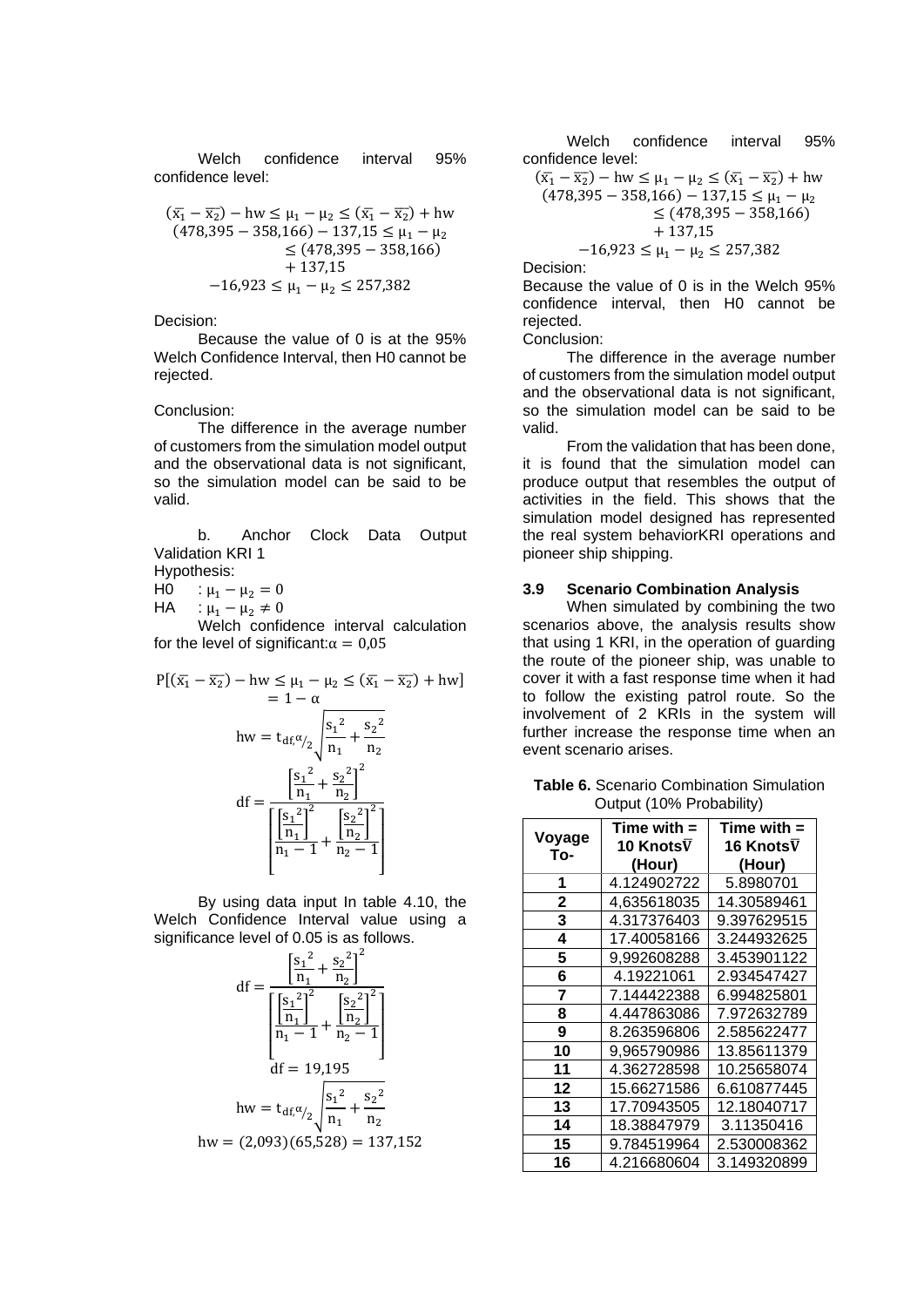| 19.67721967 | 2.702749542 |
|-------------|-------------|
| 17.88236826 | 4.257300947 |
| 15.53478463 | 3.033608865 |
| 9.830116833 | 3.299922178 |
| 7.077193209 | 4.286653433 |
| 15.32095984 | 12.63114413 |
| 17.09430124 | 5.601962063 |
| 9.336603438 | 10.62566103 |
| 8.066430794 | 15.74177574 |
| 7.095501578 | 6.453144635 |
| 17.32014224 | 2.617637159 |
| 4.309370796 | 10.48763761 |
| 4.33372695  | 7.827615971 |
| 4.504582569 | 14.71078384 |
| 15.78893017 | 4.246315925 |
| 14.98233945 | 9.320870776 |
| 4.499029856 | 12.25676787 |
| 10.22009492 | 7.229891538 |
| 4.124902722 | 2.530008362 |
| 19.67721967 | 15.74177574 |
|             |             |

After the simulation is carried out by combining 2 event scenarios, the KRI response output shows the fastest time is 2 hours 53 minutes using a speed of 16 knots. Meanwhile, when using a speed of 10 knots, the KRI response to the incident was 4 hours 15 minutes. Based on the current KRI speed data, it is only able to reach 10 knots, this will slightly hinder the response of the incident.

On the other hand, KRI's response to the 2 incident scenarios has the longest response time, which is about 20 hours 7 minutes with a KRI speed of 10 knots and 16 hours 14 minutes at a speed of 16 knots. It shows that the simulated KRI random position is far from the incident. Thus, a study is needed to improve the operating pattern of securing pioneer shipping routes (R16).

### **4. CONCLUSION**

After doing existing research and based on the results of experiments and analyzes that have been carried out in the previous chapter. So the following are the conclusions that can be drawn in this study:

> a. Operations to safeguard the maritime highway, in this case, the pioneer ship shipping route, are activities that have not yet become a concern in the preparation of the TNI AL operational plan. With the results of this study, the concept of security operations can be simulated by combining the two systems, namely the KRI operation and the pioneering shipping process.

b. The result of combining the two systems in a simulation model shows the relationship between time. So that the KRI operation time is a standby in an effort to safeguard the shipping route of the pioneer ship. So that several scenarios of events emerge that can calculate the KRI response time in the act of securing pioneer ships.

c. Determination of event scenarios based on the level of vulnerability in the shipping lanes passed by the pioneer ships by considering historical data of accidents and sea areas with high waves during bad weather. The scenario of the event is obtained from the navigation data and BMKG about water areas that need to be aware of and have a risk level for bad weather so that it needs attention to respond to any events that occur.

d. The output of the simulation program can be concluded that from the two alternative scenarios the existing event demands that the KRI response time be faster when faced with this incident. This achievement will be realized by changing the KRI operating system which adapts to the shipping routes of pioneer ships.

e. With simulations, analysis can be carried out to make real efforts in the field to improve operations and change the patrol route formation to make it more effective. And improving the performance of KRI through repairing or procuring new KRI elements that can increase the tactical response of the security.

### **REFERENCE**

- Amarulla Oktavian, (2001), "Analisis Operasi Pengamanan Alur Laut Kepulauan Indonesia (ALKI) Dengan Pendekatan Metode Simulasi", Tugas Akhir Sarjana STTAL, Surabaya.
- Hoover. S, & Perry. R. F, (1989), "Simulation: A Problem-Solving Approach", Prentice-Hall.
- Harrel, Gosh, & Bowden, (2004), "Simulation Using Promodel", Mc Graw-Hill, New York.
- Kasal, (2011), Pokok-Pokok Kebijakan Kasal, Jakarta.